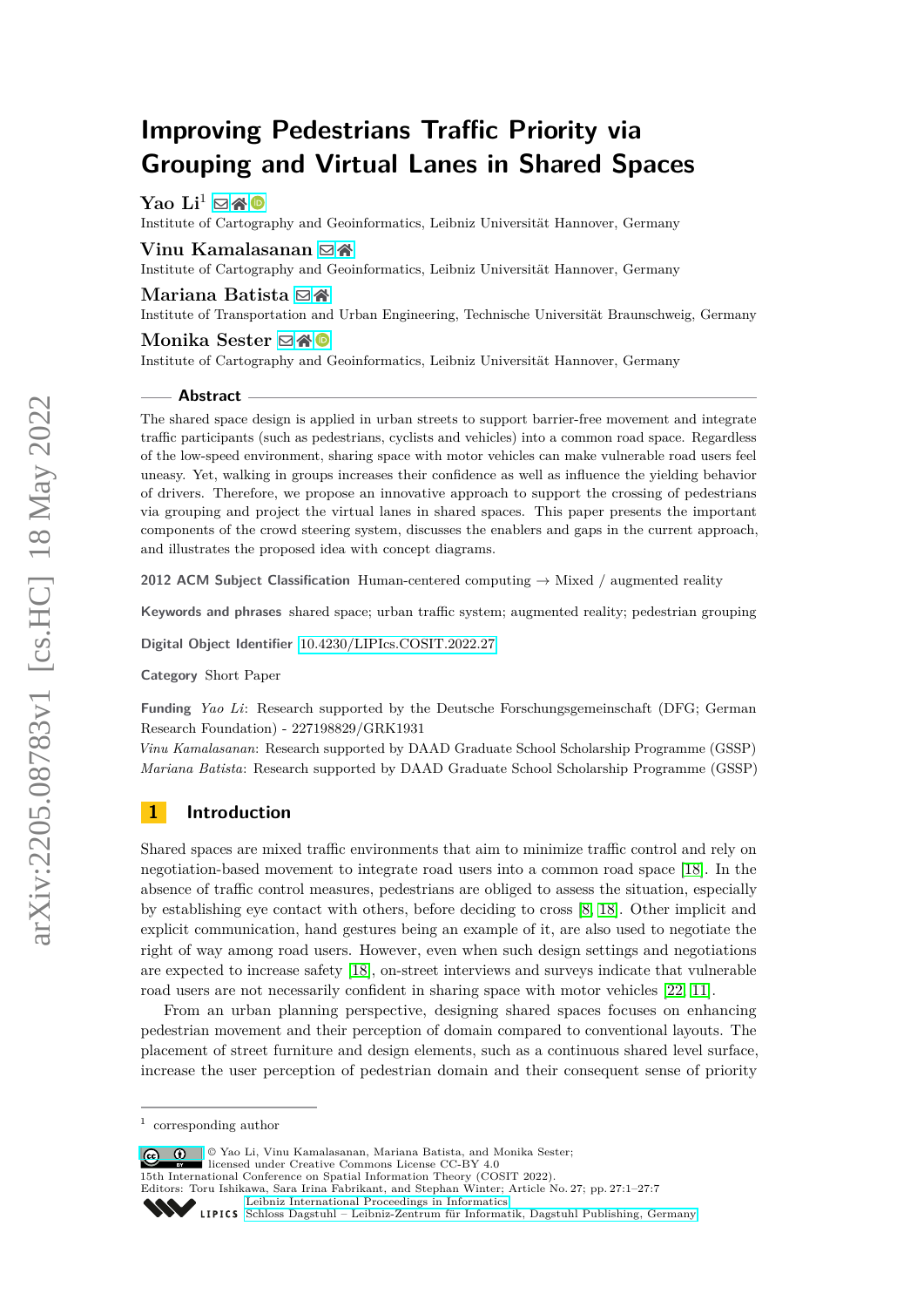#### **27:2 Improving Pedestrian Priority via Grouping and Virtual Lanes**

over cars [\[24\]](#page-6-3). Although [\[18\]](#page-6-0) argued that pedestrians feel more assertive and navigate with more control in shared spaces, this unusual setting can be stressful for road users who do not feel confident sharing space with motor vehicles, leading to confusion regarding priority and directly influencing their crossing behavior. It is then crucial to address traffic conflicts arising from these particular situations.

As mentioned in [\[8\]](#page-5-0), crossing in groups can positively impact crossing assertiveness and vehicle yielding behavior. Therefore, we propose an innovative approach to help support pedestrian movement using virtual lanes and group formation aiming to improve the confidence and safety of vulnerable road users when crossing a shared space.

# **2 Background**

## **2.1 Crowd steering in public spaces**

Crowd steering focuses on the problem of steering the movement of people in public and urban spaces [\[25\]](#page-6-4), i.e. suggesting people where to move to eventually achieve a desirable global configuration with regard to crowd distribution. It plays an important role in addressing a few real-life problems, e.g. indoor/outdoor evacuation, avoiding peculiar situations (moving across unsafe neighborhoods or extremely polluted streets), visiting a range of attractions with an optimized order, etc.

Most crowd steering applications can be divided into the following steps: firstly, the basic dynamic data like position and orientation are collected by sensors; based on the observed data, applications are able to track multiple persons, predict future trajectories, plan paths or identify groups to accommodate various requests; the desired results are then presented to steered agents via suitable infrastructures. In the following, we listed some recently emerged technologies that enable crowd steering:

**Multiple object tracking and trajectory prediction** the task of Multiple Object Tracking (MOT) is largely partitioned into locating multiple objects, maintaining their identities, and yielding their individual trajectories given an input video [\[21\]](#page-6-5). Accurate trajectory prediction is a crucial task in different communities, it enables an intelligent system to forecast the behavior of road users based on the behavior to date and make a reasonable and safe decision for the next operation [\[5\]](#page-5-1).

**Grouping and group identification** groups are often found during pedestrian movements. Here, group is not only restricted to social groups (friends or families) but also contains regulation-based groups (e.g. pedestrians following the same phase of traffic lights). Grouping increases the safety during movements by holding a buddy system [\[8\]](#page-5-0). There has been an increasing amount of literature on grouping in recent years: [\[14\]](#page-6-6) controls the merging and splitting of a single-line group by penalty; [\[4\]](#page-5-2) used a time-sequence DBSCAN that based on coexisting time and Euclidean distance between pedestrians to detect groups; [\[20\]](#page-6-7) groups the road user based on similar origin and destination (OD) when they enter a shared space.

Group identification in an intelligent crowd steering environment could potentially help add individuals to existing groups while new or larger groups are formed in the process. Identifying people connected to each other through forms of common interactions (e.g engaging in similar activities or goals) could help identify potential groups. This would require anticipating every individual's action and intention way ahead of time. Recently large-scale spatio-temporal individual action and social group annotation datasets [\[7\]](#page-5-3) provide precise data for such identification. If the spatio-temporal information of the tracked pedestrian groups is available, group surfing approaches [\[6\]](#page-5-4) could be used to increase group size over different time windows. In [\[6\]](#page-5-4), a robot-based navigation approach with sub-goals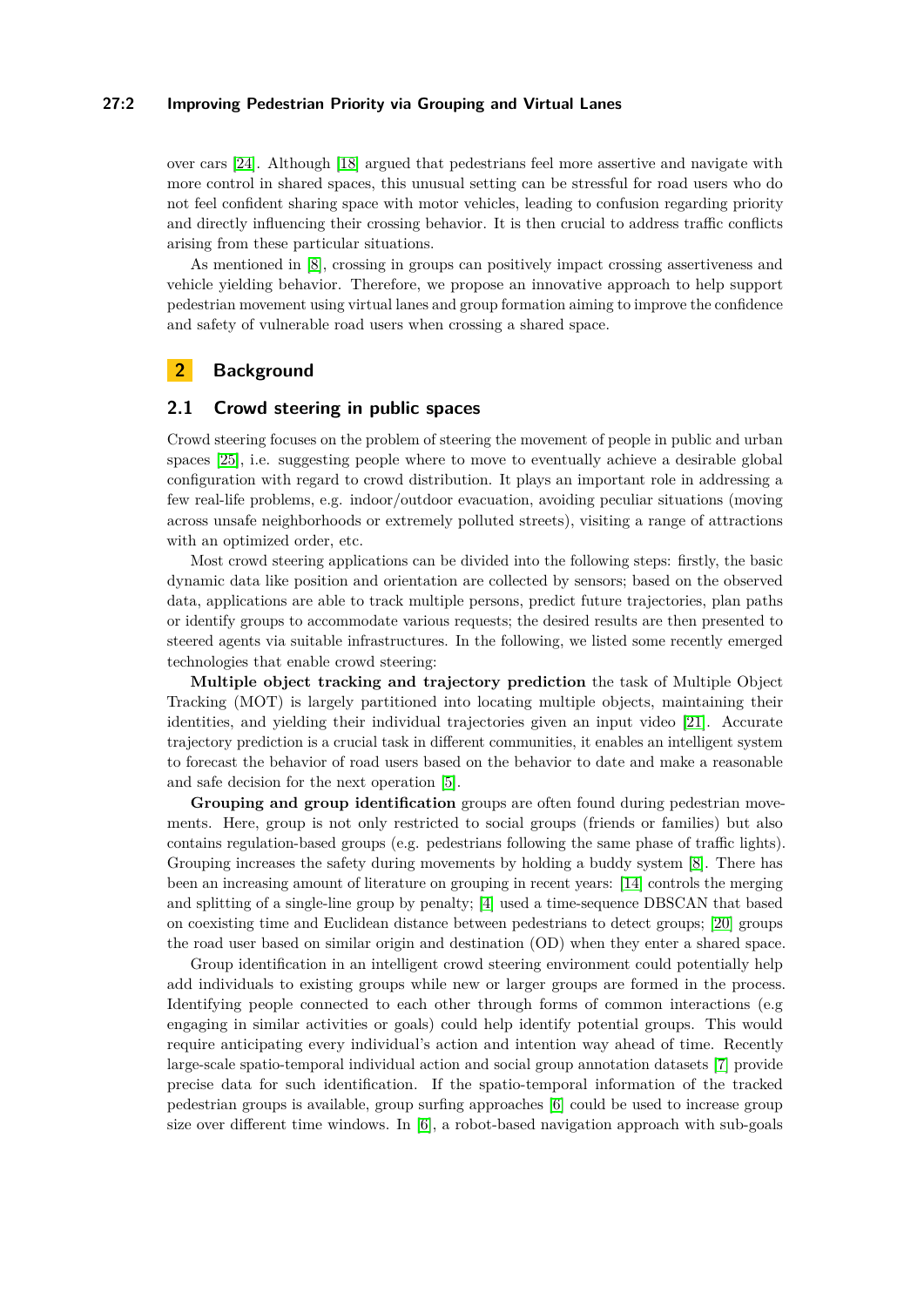#### **Y. Li, V. Kamalasanan, M. Batista and M. Sester 27:3**

was used to promote groups, which could easily be extended to pedestrians.

**Infrastructures for displaying result** recently, researchers have shown an increasing number of physical attempts to lead pedestrians to desirable global configurations, such as dynamic signages[\[19\]](#page-6-8) and gaze-based approaches [\[10\]](#page-5-5).

## **2.2 Visual augmentation to influence pedestrian walking behavior**

Enabling potential grouping behavior could be achieved using visual augmentation. Such systems could either be via projecting virtual lanes or using Augmented reality (AR) wearable devices. While projection-based approaches would require the installation of infrastructure to enable this, AR glasses like the Hololens could also be used to visualize virtual content.

An AR-based interface presenting virtual lanes was prototyped [\[12\]](#page-6-9) for pedestrians which displayed the path and traffic directly into the visual field. A dynamic projection system was used in [\[3\]](#page-5-6) where pedestrians were detected using the LIDAR sensor mounted on the vehicle, which was then used to show virtual crossing lanes. To prototype, a virtual traffic infrastructure for shared spaces [\[15\]](#page-6-10) demonstrated how virtual signals can control behavior using wearable AR.

Considering all of the above, we propose a concept that can be applied in crowded situations, or an individual alone situation would have difficulties getting the right of way. In the Chapter [3,](#page-2-0) we explain our idea in a context of shared space.

<span id="page-2-1"></span>

## <span id="page-2-0"></span>**3 Gaining priority via collaboration using virtual lanes**

**Figure 1** Concept of shared space pedestrian grouping supported by virtual lanes

Our concept idea of enabling pedestrian priority via augmentation and grouping is more focused on an intelligent traffic environment [\[13\]](#page-6-11), where the traffic scene is controlled in realtime with sensors and projector displays. While sensors like camera and LIDAR enable live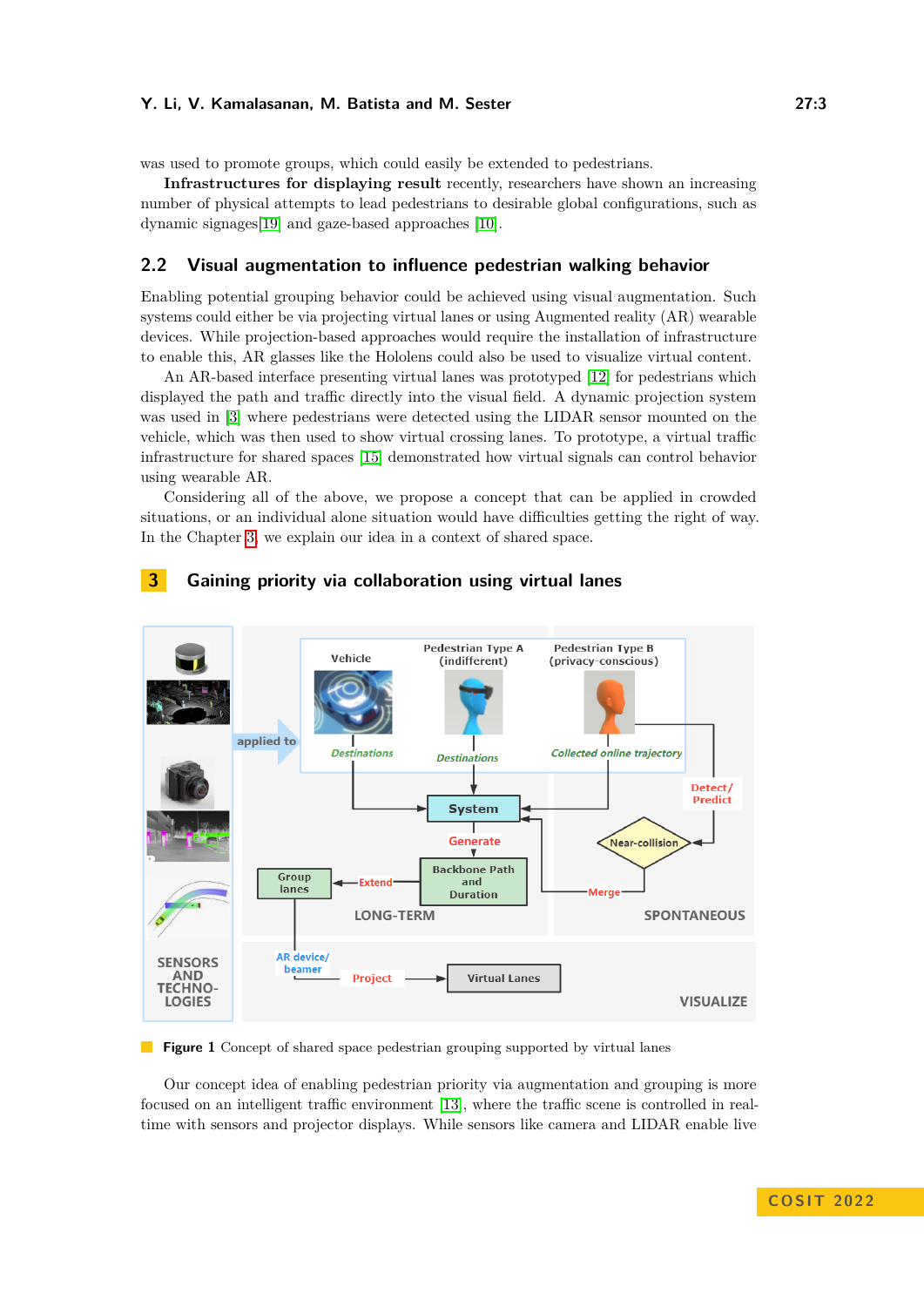#### **27:4 Improving Pedestrian Priority via Grouping and Virtual Lanes**

traffic monitoring, projection systems will dynamically show the traffic control signals, such as zebra crossing and virtual pedestrian lanes on the ground to guide/support pedestrians to cross and vehicles to give way once conflicts might happen.

As different traffic agents, for instance, autonomous taxis (ride-sharing or ride-hailing), are potentially interconnected in such an environment, they would share their OD data to a central system which could further enhance traffic signaling and real-time collision management. Our concept focuses on including pedestrian safety and priority to real-time traffic management by incorporating collaborative pedestrian motions. Collaborative pedestrian motions in this context mean pedestrians that are willing to walk together as they are moving to a similar destination [\[2\]](#page-5-7). This could also include shared walking approaches if a connected systems are in place. We also made a strong assumption that few/all pedestrians would wear AR glasses for safety and be included in the connected traffic management ecosystems, because current AR devices already dispose of the functionalities of capturing environmental information and projecting recommended routes. Since sensors can collect dynamic data from road users and then send it to the central system, tracking and prediction algorithms could be applied in the collected data. Meanwhile, the subset of pedestrians who wear connected AR glasses could also share their walking paths and potential crossing points with the central system. We further distinguish the road users according to their privacy settings:

**Spontaneous collaborative approach** particularly considers the privacy-conscious road users (Type B) who do not share their destination information with the ecosystem. Once pedestrians are detected by installed sensors, the future motions are predicted to identify overlapping target pedestrian destinations. If the traffic system identifies multiple people walking towards the same goal, people would be motivated to walk/cross together by projecting a virtual lane/zebra crossing based on the predicted context. However, if it identifies a conflict, projected control to avoid collisions would enable centralized management of conflicts.

**Long-term collaborative approach** is suitable for the road users who are willing to share information with the system (so-called "indifferent road users", Type A). These kinds of pedestrians is considered wearing AR glasses or other means also disclose their walking path. Hence the destination is first shared with the central system. As the system is aware of the shared OD data, it collects the road users who have similar ODs at a specific duration (waiting time), forms groups, and gives the crossing priority to larger groups to avoid conflicts and improve efficiency. Group formation can be calculated using an adapted facility location algorithm [\[20\]](#page-6-7), or edge bundling [\[1\]](#page-5-8).

To realize virtual walking/crossing paths, the system will calculate the location and duration of each of the routes and will create a path geometry. This process will take the width of a single road user unit (called backbone path) and group size into account [\[17\]](#page-6-12). Figure [1](#page-2-1) provides an overview of what we envision for this ecosystem.

With our concept idea, we intend to empower pedestrians in shared traffic spaces with 1) groups creating (visual) impact and thus enforcing priority in conflicting scenarios and 2) realizing shared walking and grouping to make it more attractive for other road users to join in and thus take advantage of the joint forces.

## **4 Discussion**

Some of the potential prerequisites and challenges for the realization of this approach are discussed below.

**Important parameters for grouping** pedestrians would have to gather at several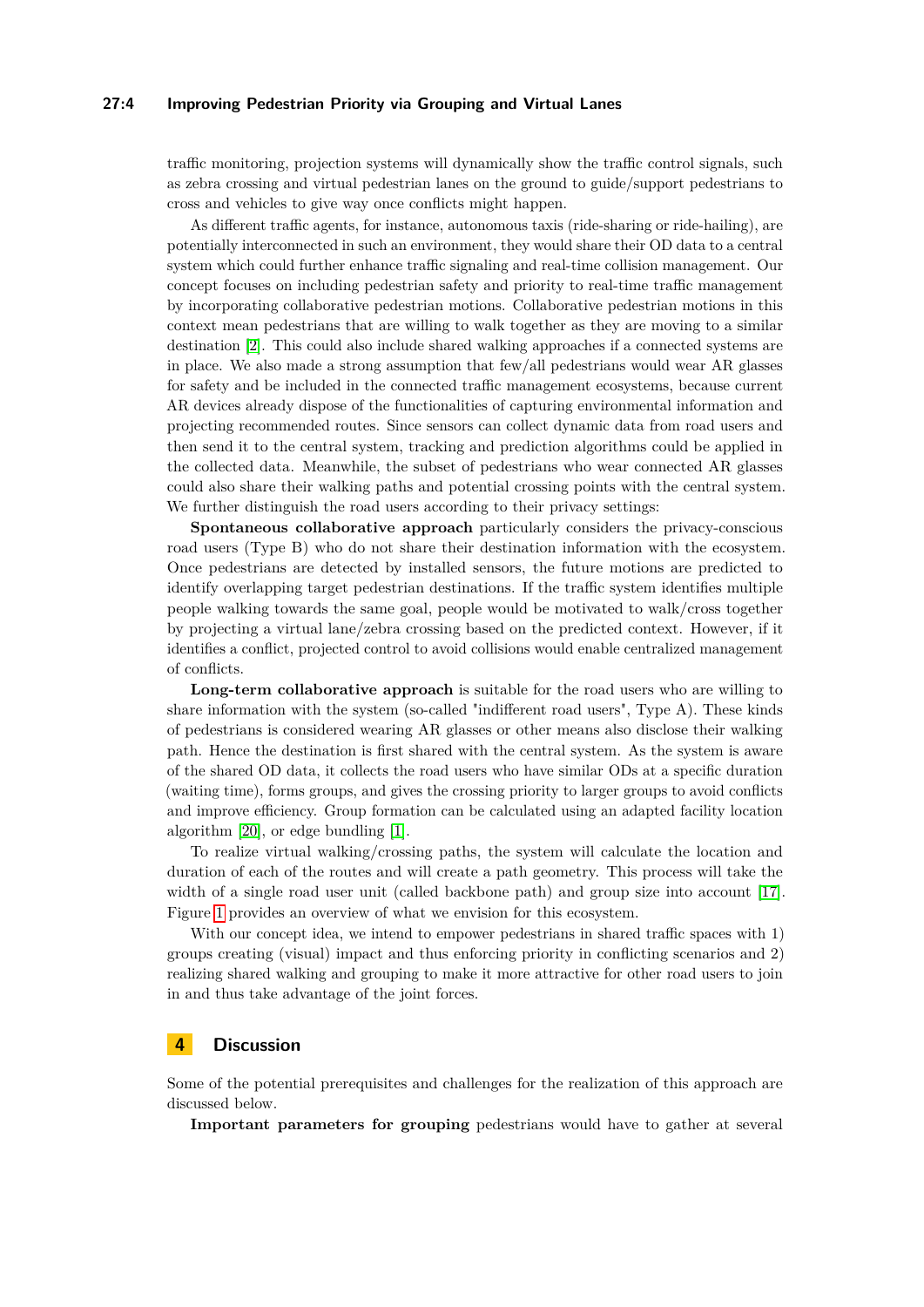#### **Y. Li, V. Kamalasanan, M. Batista and M. Sester 27:5**

suitable spots (*group center*) to jointly cross the shared space. They might wait till a sufficiently large group (*group size*) is formed, or till a critical *waiting time* is reached. Waiting time is critical because it protects small groups from unreasonable delays, e.g., isolated pedestrian who do not belong to any groups is considered as a single-member group. Since the system tries to give larger groups priority in crossing, single-member-group may need more time to cross if there is no waiting time limit. The group center would be identified based on the *distance difference* between OD of group members.

**Acceptance of virtual infrastructure for crossing** from a traffic planning perspective, setting gap acceptance, crossing speed and duration for virtual lanes to match motor vehicles' speed and yielding behavior can objectively indicate the potential direction and duration of the proposed visualization. Therefore, the acceptance would likely increase with virtual infrastructure that ensures a sense of safety. For that, it should integrate a critical gap acceptance that would project the virtual lane in a suitable distance in space and time from motor vehicles.

**Impediment of remote controlling pedestrians** [\[27\]](#page-6-13) claims that people had stronger intentions to illegally cross as groups when they are not given the right of the way (e.g. wait for over 90s). Thus, similar to the obedience to existing traffic signs, road users would follow the recommended virtual lanes once they experience the benefits of gaining the right of the way. Another concern comes from losing freedom while crossing, as pedestrian locomotion provides more degrees of freedom in terms of how individuals can move. Our approach is aiming to offer a safer and more efficient choice in busy traffic contexts and not limit them.

**Impediments of privacy** low-resolution sensors are sufficient for tracking and prediction algorithms (e.g. in [\[23\]](#page-6-14)), so individuals are not necessarily identified while crossing. Moreover, the collected data would be dropped once the crossing is completed.

**Virtual Infrastructures** early studies on applying projection-based augmentation by inducing vection [\[9\]](#page-5-9) have been influential in controlling the behavior of pedestrians. But when such approaches are applied to a larger scale, for example in an outdoor shared space, their effectiveness would depend on the maturity of both wearable AR and projection systems. Such virtual lanes should be visually appealing both during the day and night to serve as effective pedestrian infrastructure. Furthermore, we also believe that AR glasses might become common in near future as smartphones today and perhaps become a mobility aid [\[16\]](#page-6-15), which can further support the maturity of our concept towards safety.

**Trust** the acceptance of our idea depends on the trust of pedestrians in the proposed system, especially vulnerable road users, such as elderly pedestrians who are likely to be less tech-savvy, thus refuse to wear advanced devices. However, pedestrians tend to gather while crossing, thus those pedestrians can also be attracted by the formed groups to follow the virtual lanes. According to [\[26\]](#page-6-16), pedestrians belonging to the same group tend to automatically adjust the walking speed, making it easier for the vulnerable road users to continue crossing with the group.

**Robustness** misprediction and mis-grouping could happen. However, the user is selfsufficient to judge and make decisions in these situations. Ultimately, the proposed approach is to support vulnerable road users and not bind them. If it leads in the wrong direction, users can simply ignore it. If they still accept it, they will eventually prolong their crossing movement in the shared space. As an alternative to physical infrastructure in shared spaces, pedestrians are informally getting priority from motor vehicles when using virtual lanes, which complement social protocols such as eye contact or a brief gesture.

**User study and assessment** a user study to assess the proposed idea's acceptability and investigate objective and subjective parameters in terms of efficiency, safety, and comfort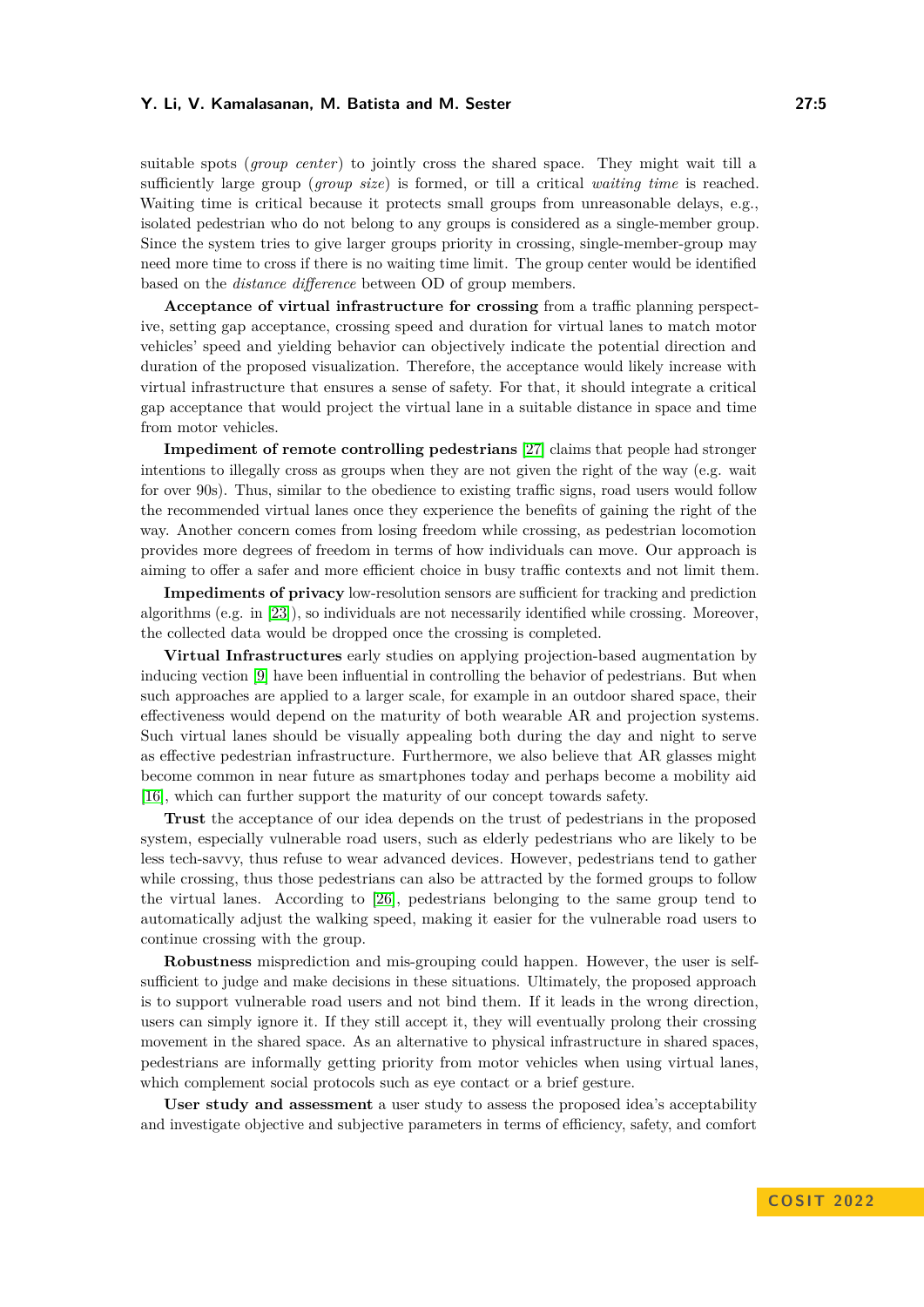#### **27:6 Improving Pedestrian Priority via Grouping and Virtual Lanes**

are fundamental in this case. It is paramount to understand users' perceptions of this approach and how they feel crossing such shared environments in a group and through virtual infrastructure to evaluate acceptability. Moreover, analyzing critical waiting time and gap acceptance can further improve the virtual infrastructure design to assure compliance.

# **5 Conclusion and Outlook**

Our approach can help to dynamically and temporally sort and separate the mixed traffic into several virtual lanes, in order to allow for a swift movement of all participants. We also discussed the current research gaps in accomplishing such an approach.

We believe that the challenges around our approach can be addressed more broadly, especially within the spatial information theory research, which can be of interest to the COSIT community for the related field. In future work, we plan to develop a concrete methodology to define and apply pedestrian group formation in shared spaces and evaluate the acceptability of virtual infrastructure. With that, we expect to get insights into and explore solutions for vulnerable road users in urban mixed traffic environments.

#### **References**

- <span id="page-5-8"></span>**1** David Auber, Patrick Mary, Morgan Mathiaut, Jonathan Dubois, Antoine Lambert, Daniel Archambault, Romain Bourqui, Bruno Pinaud, Maylis Delest, and Guy Melançon. Tulip: a scalable graph visualization framework. In *Extraction et Gestion des Connaissances (EGC) 2010*, pages 623–624. RNTI, 2010.
- <span id="page-5-7"></span>**2** Debjit Bhowmick, Stephan Winter, Mark Stevenson, and Peter Vortisch. Exploring the viability of walk-sharing in outdoor urban spaces. *Computers, environment and urban systems*, 88:101635, 2021.
- <span id="page-5-6"></span>**3** Steffen Busch, Alexander Schlichting, and Claus Brenner. Generation and communication of dynamic maps using light projection. In *Proceedings of the ICA*, volume 1, page 16, 2018.
- <span id="page-5-2"></span>**4** Hao Cheng, Yao Li, and Monika Sester. Pedestrian group detection in shared space. In *2019 IEEE Intelligent Vehicles Symposium (IV)*, pages 1707–1714, 2019. [doi:10.1109/IVS.2019.](https://doi.org/10.1109/IVS.2019.8813849) [8813849](https://doi.org/10.1109/IVS.2019.8813849).
- <span id="page-5-1"></span>**5** Hao Cheng, Wentong Liao, Michael Ying Yang, Bodo Rosenhahn, and Monika Sester. Amenet: Attentive maps encoder network for trajectory prediction. *ISPRS Journal of Photogrammetry and Remote Sensing*, 172:253–266, 02 2021. [doi:10.1016/j.isprsjprs.2020.12.004](https://doi.org/10.1016/j.isprsjprs.2020.12.004).
- <span id="page-5-4"></span>**6** Yuqing Du, Nicholas J Hetherington, Chu Lip Oon, Wesley P Chan, Camilo Perez Quintero, Elizabeth Croft, and HF Machiel Van der Loos. Group surfing: A pedestrian-based approach to sidewalk robot navigation. In *2019 international conference on robotics and automation (ICRA)*, pages 6518–6524. IEEE, 2019.
- <span id="page-5-3"></span>**7** Mahsa Ehsanpour, Fatemeh Saleh, Silvio Savarese, Ian Reid, and Hamid Rezatofighi. Jrdbact: A large-scale multi-modal dataset for spatio-temporal action, social group and activity detection. *arXiv preprint arXiv:2106.08827*, 2021.
- <span id="page-5-0"></span>**8** Roja Ezzati Amini, Christos Katrakazas, and Constantinos Antoniou. Negotiation and decisionmaking for a pedestrian roadway crossing: A literature review. *Sustainability*, 11(23), 2019. [doi:10.3390/su11236713](https://doi.org/10.3390/su11236713).
- <span id="page-5-9"></span>**9** Masahiro Furukawa, Hiromi Yoshikawa, Taku Hachisu, Shogo Fukushima, and Hiroyuki Kajimoto. "vection field" for pedestrian traffic control. In *Proceedings of the 2nd Augmented Human International Conference*, pages 1–8, 2011.
- <span id="page-5-5"></span>**10** Ioannis Giannopoulos, Peter Kiefer, and Martin Raubal. Gazenav: gaze-based pedestrian navigation. In *Proceedings of the 17th International Conference on Human-Computer Interaction with Mobile Devices and Services*, pages 337–346, 2015.